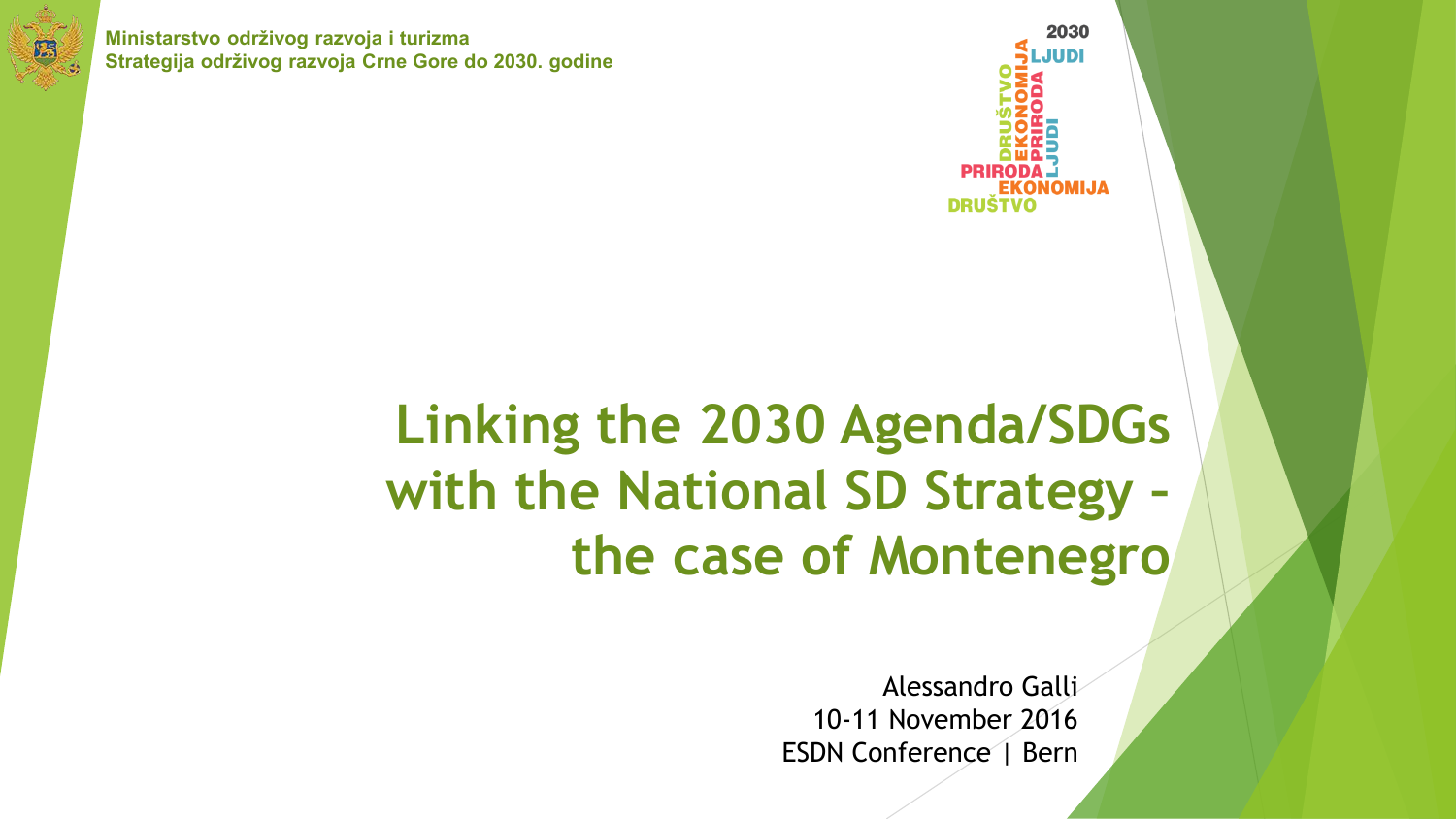

## **Outline**

- 1. What were the immediate follow-up activities after HLPF 2016 for the 2030 Agenda/SDGs in your country? What activities do you plan in the near future?
- 2. How will you link 2030 Agenda/SDGs implementation to your National SD Strategy and other policy strategies?
- 3. What are the expectations for the sub-national level to support the 2030/SDGs implementation?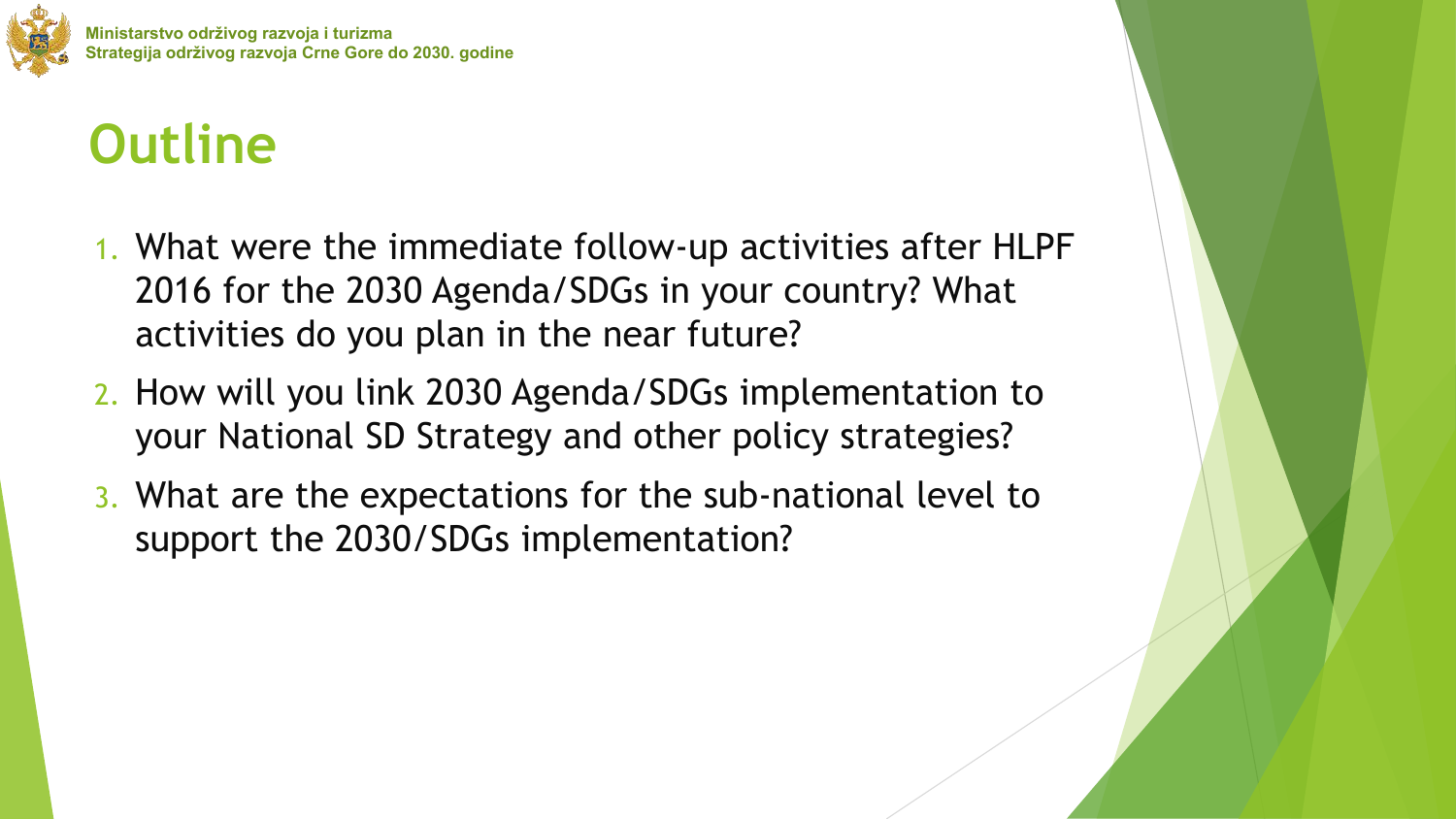

## **Context and rationale for NSSD revision**

- 1. On July 7th, 2016 Montenegro's *NSSD until 2030* was adopted by the Central Government and entered into implementation
- 2. This was the result of a 4-year multi-stakeholder process (led by MoSDT under the supervision of the NC – SD,CC,ICZM) aimed at revising the NSSD originally adopted in 2007
- 3. NSSD revision was centered on the SDGs, to materialize MNE commitment to be an ecological state
- 4. MNE became one of the first UN member countries testing the implementation of the global Agenda 2030 within its national policy context
- 5. Montenegro was a frontrunner at the HLPF meeting on 11-15 July 2016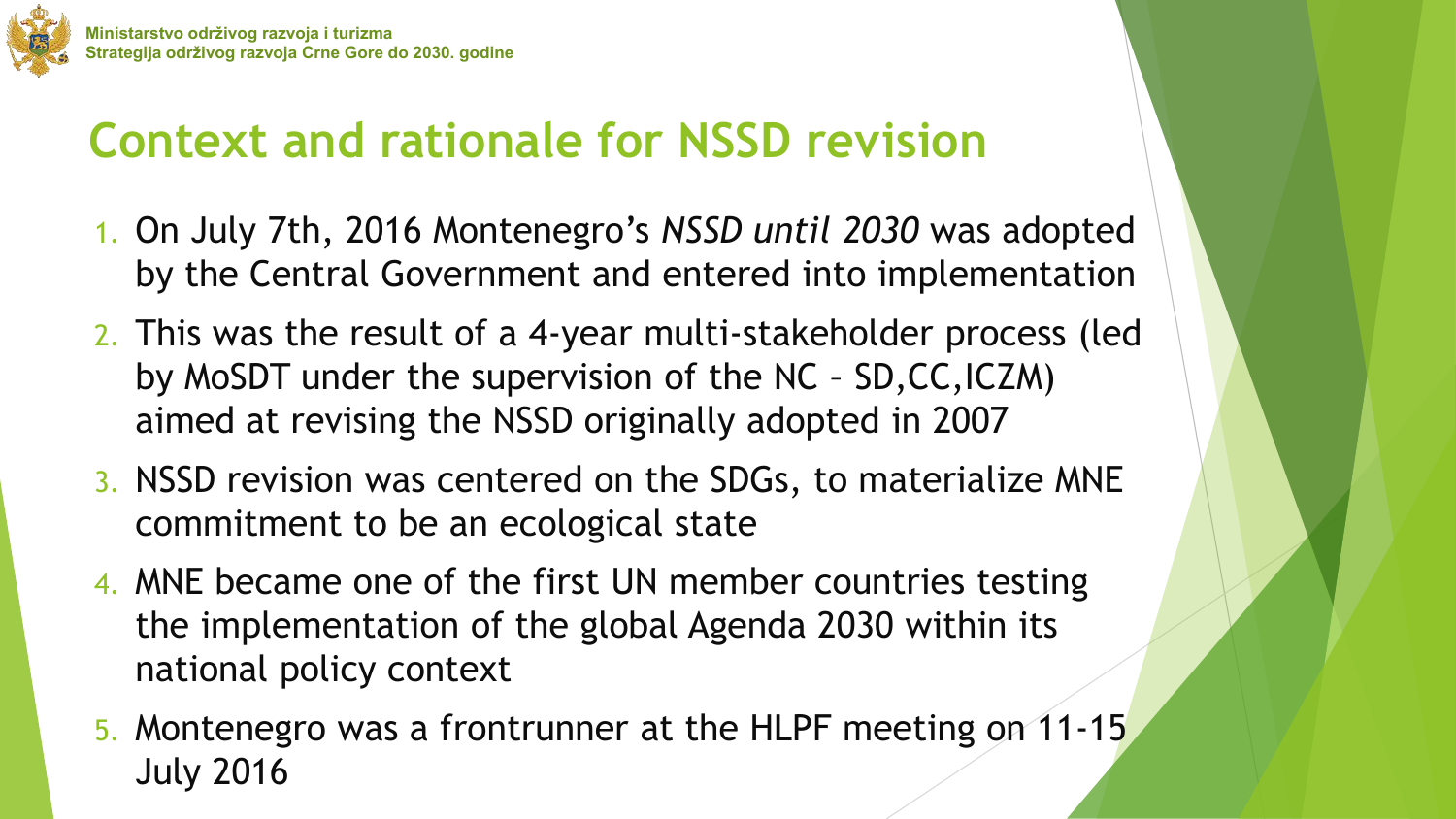#### **NSSD review process and its outcomes**

Montenegro' NSSD is divided in 6 main thematic areas:

- **Human Resources**
- ▶ Social Resources
- **Natural Resources**
- Economic Resources
- ▶ Governance for Sustainable Development
- **Financing for Sustainable Development**
- How to monitor progress? How to operationalize SDGs at the country level?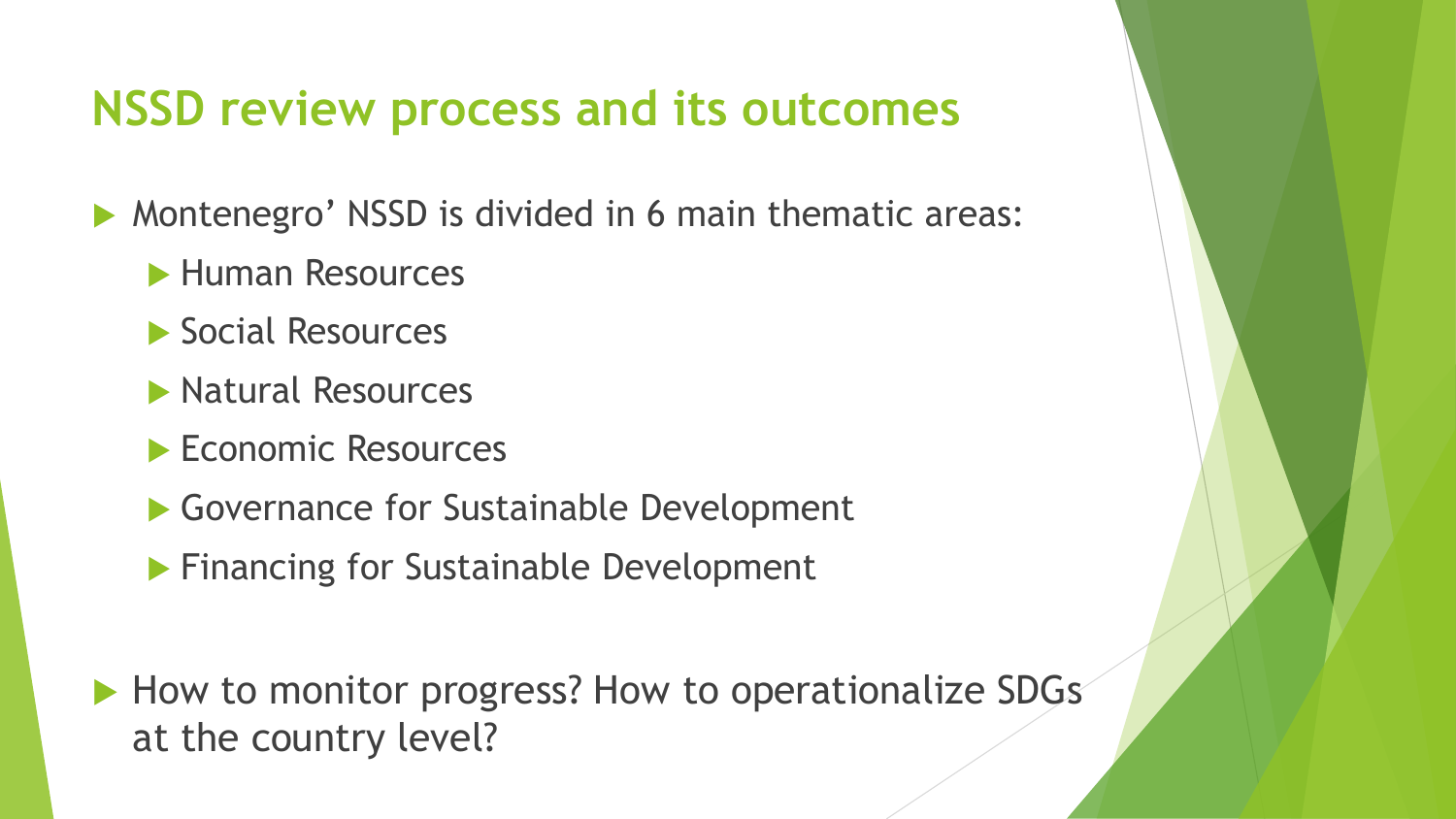#### **NSSD review process and its outcomes**

- Aim: create an **Integrated Monitoring Framework** for tracking progresses against Montenegro's NSSD until 2030 and to fulfill the following:
	- Ensure **SDGs Indicators** are transferred into the national policy context of the NSSD, thus allowing reflection of the global Agenda 2030 in national development plans, strategies and policies;
	- **Ensure issues of priority relevance for Montenegro that are** not tracked by the SDGs – are included and monitored in the NSSD through **National Indicators**;
	- **Ensure easy monitoring (and communication) of** Montenegro's overall progresses in each thematic area of the NSSD via **Composite Indicators**.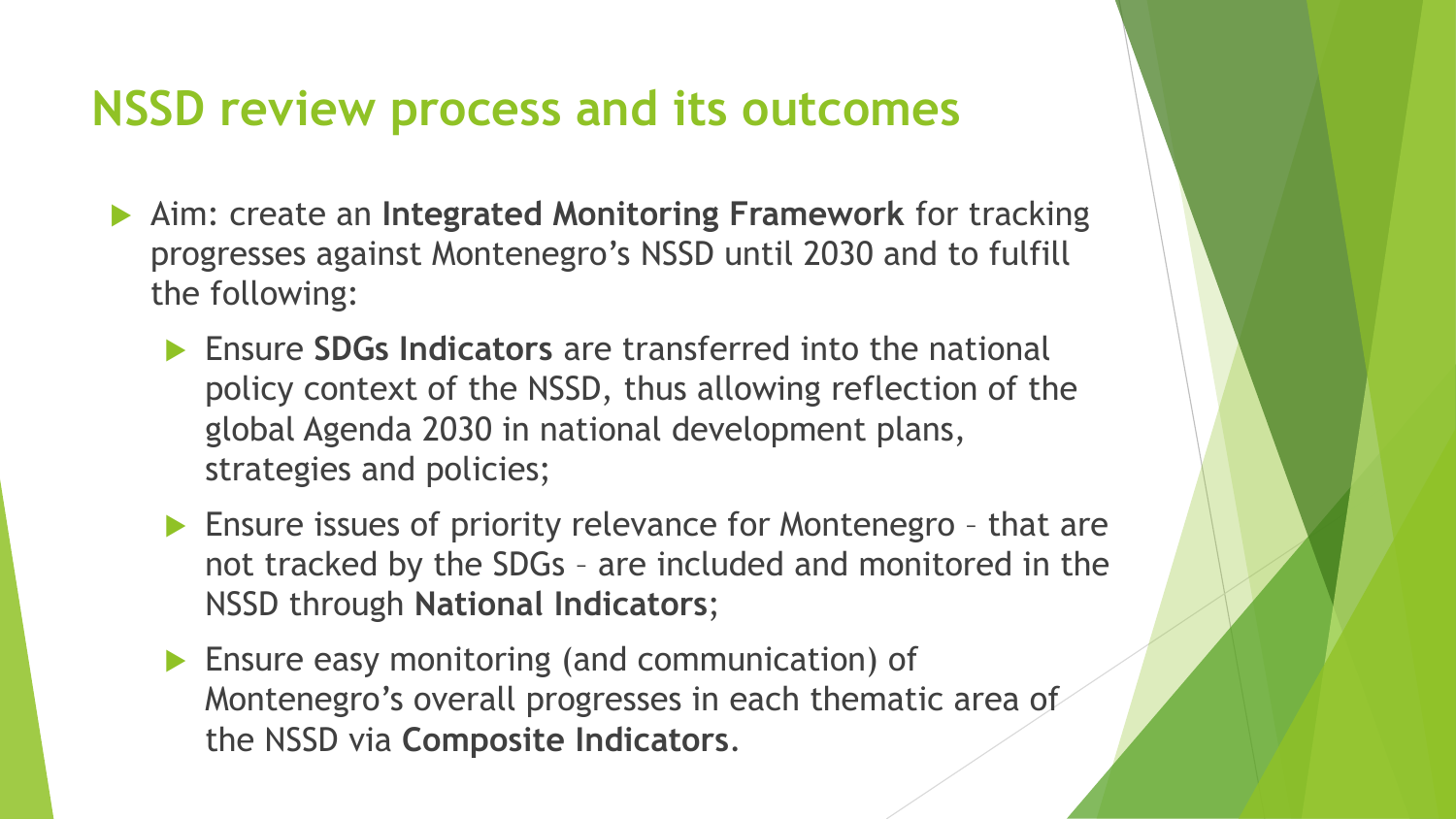### **NSSD review process and its outcomes**

|                                         | <b>Human</b>      | <b>Social</b>     | <b>Natural</b>    | <b>Economic</b>   | <b>Governance</b> | <b>Financing</b> |
|-----------------------------------------|-------------------|-------------------|-------------------|-------------------|-------------------|------------------|
|                                         | <b>Resources</b>  | resources         | resources         | resources         | for SD            | for SD           |
| <b>SGDs indicators allocated</b>        | 43 SDGs           | 60 SDGs           | 29 SDGs           | 35 SDGs           | 44 SDGs           | 30 SDGs          |
| <b>SDGs Indicators fully tracked by</b> | 10 SDGs           | 7 SDGs            | 0 SDGs            | 9 SDGs            | 0 SDGs            | 1 SDGs           |
| <b>National Institutions</b>            | Indicators        | Indicators        | <b>Indicators</b> | Indicators        | <b>Indicators</b> | Indicator        |
|                                         | (23.3%)           | (11.7%)           | (0%)              | (25.7%)           | (0%)              | (3.3%)           |
| SDGs Indicators partially tracked by    | 7 SDGs            | 7 SDGs            | 4 SDGs            | 9 SDGs            | 0 SDGs            | 7 SDGs           |
| <b>National Institutions</b>            | <b>Indicators</b> | <b>Indicators</b> | <b>Indicators</b> | <b>Indicators</b> | <b>Indicators</b> | Indicators       |
|                                         | (16.3%)           | (11.7%)           | $(13.8\%)$        | (25.7%)           | (0%)              | (23.3%)          |
| SDGs Indicators to be tracked by        | 13 SDGs           | 8 SDGs            | 6 SDGs            | 3 SDGs            | 7 SDGs            | 0 SDGs           |
| <b>National Institutions by 2018</b>    | Indicators        | Indicators        | <b>Indicators</b> | <b>Indicators</b> | <b>Indicators</b> | Indicators       |
|                                         | (30.2%)           | (13.3%)           | (20.7%)           | (8.6%)            | (15.9%)           | (0%)             |
| Total # of SDGs nationally tracked      | 30 SDGs           | 22 SDGs           | 10 SDGs           | 21 SDGs           | 7 SDGs            | 8 SDGs           |
| by 2018                                 | <b>Indicators</b> | <b>Indicators</b> | <b>Indicators</b> | <b>Indicators</b> | <b>Indicators</b> | Indicators       |
|                                         | (69.8%)           | (36.7%)           | (34.5%)           | (60%)             | (16%)             | (26.7%)          |
| <b>Additional SDGs Indicators</b>       | 6 SDGs            | 4 SDGs            | 2 SDGs            | 1 SDGs            | 1 SDGs            | 1 SDGs           |
| <b>Internationally tracked</b>          | Indicators        | Indicators        | <b>Indicators</b> | Indicator         | Indicator         | Indicator        |

**Consultations** with 36 national data-reporting institutions conducted

22 additional indicators to be introduced by 2020 (reaching 50% coverage of the SDGs)

36 additional indicators by 2022 (reaching 65% coverage)

23 additional indicators by 2024 (reaching 75% coverage)

**20 indicators not relevant**

 98 indicators will be monitored in Montenegro by 2018 (40.7% of the total). 143 SDGs indicators currently unavailable in Montenegro (59.3%)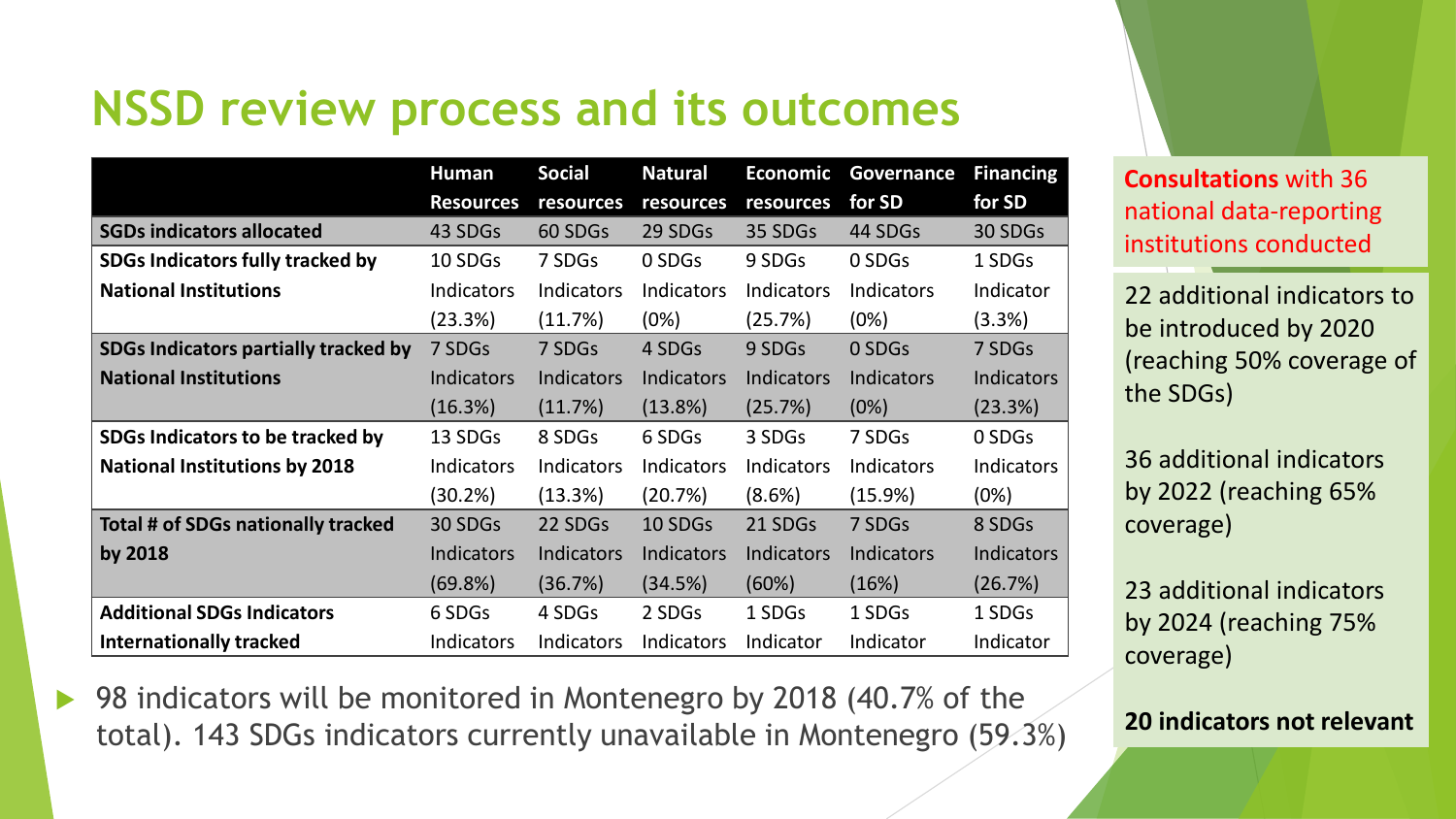#### **Next steps: NSSD implementation**

Continuous monitoring of the global SDGs process (2020; 2025)

**V e r t**

**c a**

**n t e g r a t**

**o n**

- UNEP/MAP simplified peer-review project: link with MSSD
- Setting up and testing an NSSD database and information reporting system (for cooperation and coordination)
- Revising the statistical legislation system
- Monitoring of improvements in national indicators development
- Piloting of Composite Indicators and their introduction within the statistics system of Montenegro
- Communication efforts (awareness raising)
- Sub-national transposition of the NSSD (7 out of 23 regional plans)
- Adequate financing/budget reallocation